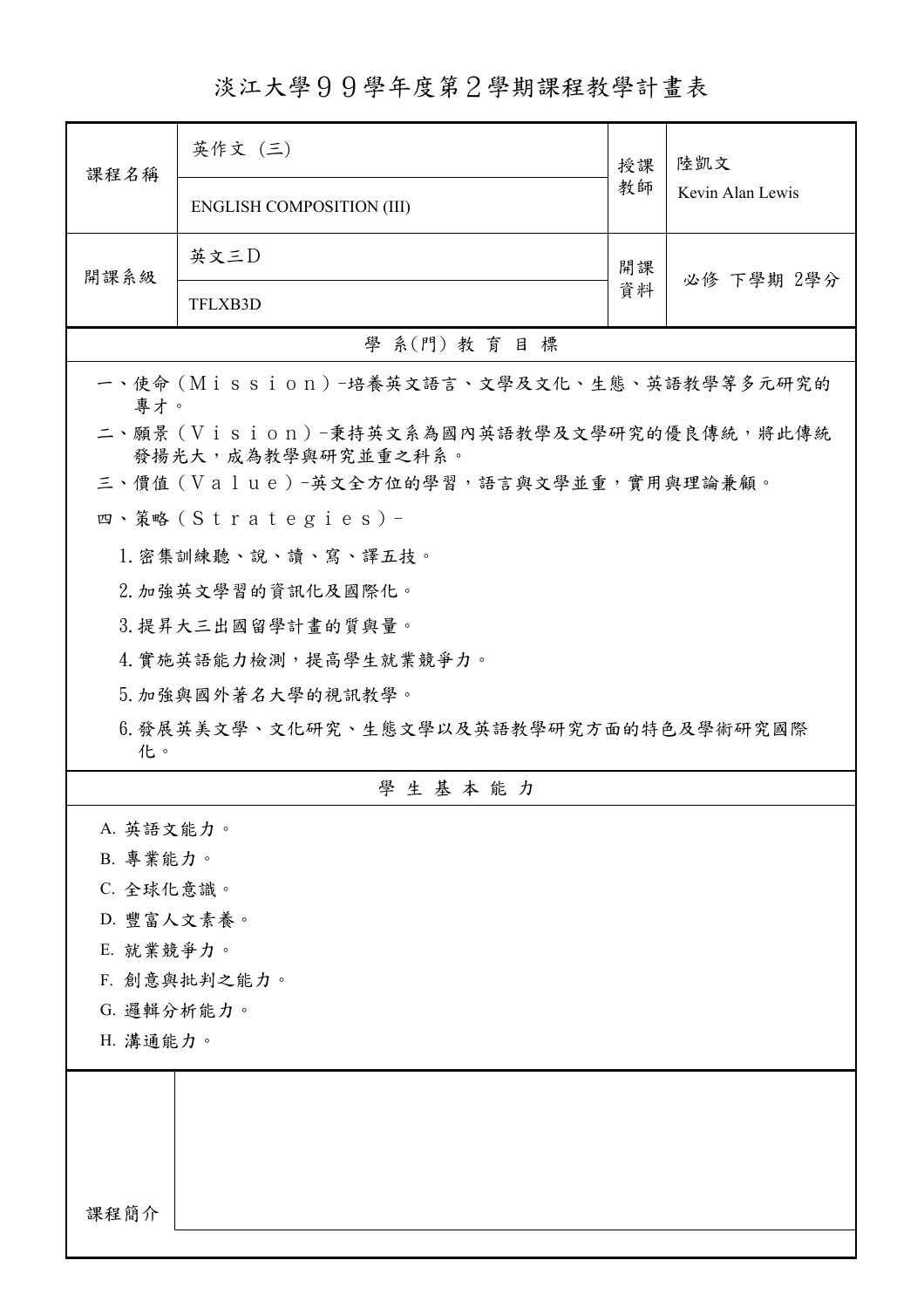|                                                                                                                                                                                                                                                                                                          | Students will be taught different writing styles, such as description,<br>narration, exposition, and argumentation. In addition, students will also be<br>taught some academic writing and library research skills. |                                       |                                                                                                                                                                                                                                                                                                |                              |              |  |  |
|----------------------------------------------------------------------------------------------------------------------------------------------------------------------------------------------------------------------------------------------------------------------------------------------------------|---------------------------------------------------------------------------------------------------------------------------------------------------------------------------------------------------------------------|---------------------------------------|------------------------------------------------------------------------------------------------------------------------------------------------------------------------------------------------------------------------------------------------------------------------------------------------|------------------------------|--------------|--|--|
| 本課程教學目標與目標層級、學生基本能力相關性                                                                                                                                                                                                                                                                                   |                                                                                                                                                                                                                     |                                       |                                                                                                                                                                                                                                                                                                |                              |              |  |  |
| 一、目標層級(選填):<br>(一)「認知」(Cognitive 簡稱C)領域:C1 記憶、C2 瞭解、C3 應用、C4 分析、<br>C5 評鑑、C6 創造<br>(二)「技能 <sub>」</sub> (Psychomotor 簡稱P)領域:P1 模仿、P2 機械反應、P3 獨立操作、<br>P4 聯結操作、P5 自動化、P6 創作<br>(三)「情意」(Affective 簡稱A)領域:A1 接受、A2 反應、A3 重視、A4 組織、<br>A5 内化、A6 實踐                                                            |                                                                                                                                                                                                                     |                                       |                                                                                                                                                                                                                                                                                                |                              |              |  |  |
| 二、教學目標與「目標層級」、「學生基本能力」之相關性:<br>(一)請先將課程教學目標分別對應前述之「認知」、「技能」與「情意」的各目標層級,<br>惟單項教學目標僅能對應C、P、A其中一項。<br>(二)若對應「目標層級」有1~6之多項時,僅填列最高層級即可(例如:認知「目標層級」<br>對應為C3、C5、C6項時,只需填列C6即可,技能與情意目標層級亦同)。<br>(三)再依據所訂各項教學目標分別對應該系「學生基本能力」。單項教學目標若對應「學<br>生基本能力   有多項時,則可填列多項「學生基本能力   (例如:「學生基本能力   可<br>對應A、AD、BEF時,則均填列)。 |                                                                                                                                                                                                                     |                                       |                                                                                                                                                                                                                                                                                                |                              |              |  |  |
| 序                                                                                                                                                                                                                                                                                                        |                                                                                                                                                                                                                     | 教學目標(中文)                              | 教學目標(英文)                                                                                                                                                                                                                                                                                       |                              | 相關性          |  |  |
| 號                                                                                                                                                                                                                                                                                                        |                                                                                                                                                                                                                     |                                       |                                                                                                                                                                                                                                                                                                | 目標層級                         | 學生基本能力       |  |  |
| $\mathbf{1}$                                                                                                                                                                                                                                                                                             |                                                                                                                                                                                                                     |                                       | This required course is<br>organized to systematically<br>develop students' writing<br>skills and to prepare students<br>for future academic writing.<br>Having developed basic<br>writing skills, students may<br>apply the skills to future<br>writing tasks required in<br>their workplace. | C6                           | <b>ABDEH</b> |  |  |
| 教學目標之教學策略與評量方法                                                                                                                                                                                                                                                                                           |                                                                                                                                                                                                                     |                                       |                                                                                                                                                                                                                                                                                                |                              |              |  |  |
| 序<br>號                                                                                                                                                                                                                                                                                                   | 教學策略<br>教學目標                                                                                                                                                                                                        |                                       | 評量方法                                                                                                                                                                                                                                                                                           |                              |              |  |  |
| 1                                                                                                                                                                                                                                                                                                        |                                                                                                                                                                                                                     |                                       | 課堂講授、分組討論                                                                                                                                                                                                                                                                                      | 出席率、報告、討<br>論、小考、期中考、期<br>末考 |              |  |  |
| 授課進度表                                                                                                                                                                                                                                                                                                    |                                                                                                                                                                                                                     |                                       |                                                                                                                                                                                                                                                                                                |                              |              |  |  |
| 週<br>次                                                                                                                                                                                                                                                                                                   | 日期起訖<br>內 容 (Subject/Topics)                                                                                                                                                                                        |                                       |                                                                                                                                                                                                                                                                                                | 備註                           |              |  |  |
| $\mathbf{1}$                                                                                                                                                                                                                                                                                             | $100/02/14$ ~<br>Chapter $6 -$ Cause and effect essays<br>100/02/20                                                                                                                                                 |                                       |                                                                                                                                                                                                                                                                                                |                              |              |  |  |
| $\overline{2}$                                                                                                                                                                                                                                                                                           | $100/02/21$ ~<br>100/02/27                                                                                                                                                                                          | Chapter $6$ - Cause and effect essays |                                                                                                                                                                                                                                                                                                |                              |              |  |  |
| 3                                                                                                                                                                                                                                                                                                        | $100/02/28$ ~<br>100/03/06                                                                                                                                                                                          | Academic English and citation         |                                                                                                                                                                                                                                                                                                |                              |              |  |  |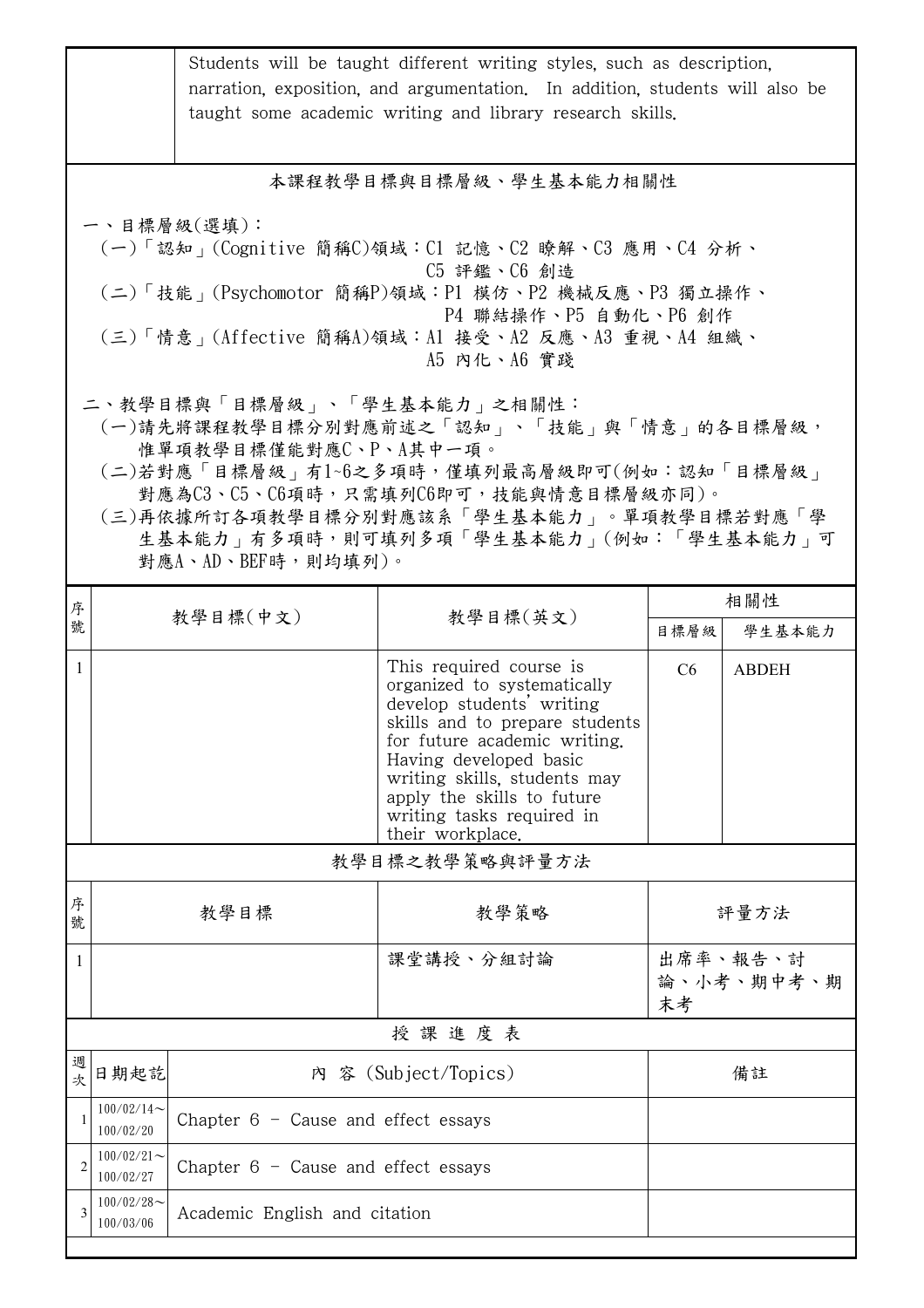| 4           | $100/03/07\mathord\sim$<br>100/03/13 | Chapter $7$ - Comparison/Contrast essays                                                                      |  |
|-------------|--------------------------------------|---------------------------------------------------------------------------------------------------------------|--|
| 5           | $100/03/14$ ~<br>100/03/20           | Chapter $7$ - Comparison/Contrast essays                                                                      |  |
| 6           | $100/03/21$ ~<br>100/03/27           | Chapter $7$ - Comparison/Contrast essays                                                                      |  |
| 7           | $100/03/28$ ~<br>100/04/03           | Punctuation and editing                                                                                       |  |
| 8           | $100/04/04$ ~<br>100/04/10           | Proof-reading and editing                                                                                     |  |
| $\mathbf Q$ | $100/04/11$ ~<br>100/04/17           | Chapter $8$ – Paraphrase and summary                                                                          |  |
| 10          | $100/04/18$ ~<br>100/04/24           | 期中考試週                                                                                                         |  |
| 11          | $100/04/25$ ~<br>100/05/01           | Chapter $8$ – Paraphrase and summary                                                                          |  |
| 12          | $100/05/02$ ~<br>100/05/08           | More summarising and essay correction                                                                         |  |
| 13          | $100/05/09$ ~<br>100/05/15           | Chapter $9$ - Argumentative essays                                                                            |  |
| 14          | $100/05/16$ ~<br>100/05/22           | Research and planning                                                                                         |  |
| 15          | $100/05/23$ ~<br>100/05/29           | Chapter $9$ – Argumentative essays                                                                            |  |
| 16          | $100/05/30$ ~<br>100/06/05           | Correcting first and second drafts                                                                            |  |
| 17          | $100/06/06$ ~<br>100/06/12           | Review                                                                                                        |  |
| 18          | $100/06/13$ ~<br>100/06/19           | 期末考試週                                                                                                         |  |
|             | 修課應<br>注意事項                          |                                                                                                               |  |
|             | 教學設備                                 | 電腦、投影機                                                                                                        |  |
|             | 教材課本                                 | Writing Academic English (4th ed) by Oshima & Hogue (Longman)                                                 |  |
|             | 參考書籍                                 |                                                                                                               |  |
|             | 批改作業<br>篇數                           | 4 篇 (本欄位僅適用於所授課程需批改作業之課程教師填寫)                                                                                 |  |
|             | 學期成績<br>計算方式                         | ◆平時考成績:50.0 % ◆期中考成績:20.0 % ◆期末考成績:30.0<br>$\frac{0}{6}$<br>$\%$<br>◆作業成績:<br>$\blacklozenge$ 其他〈 〉 :<br>$\%$ |  |
|             |                                      |                                                                                                               |  |